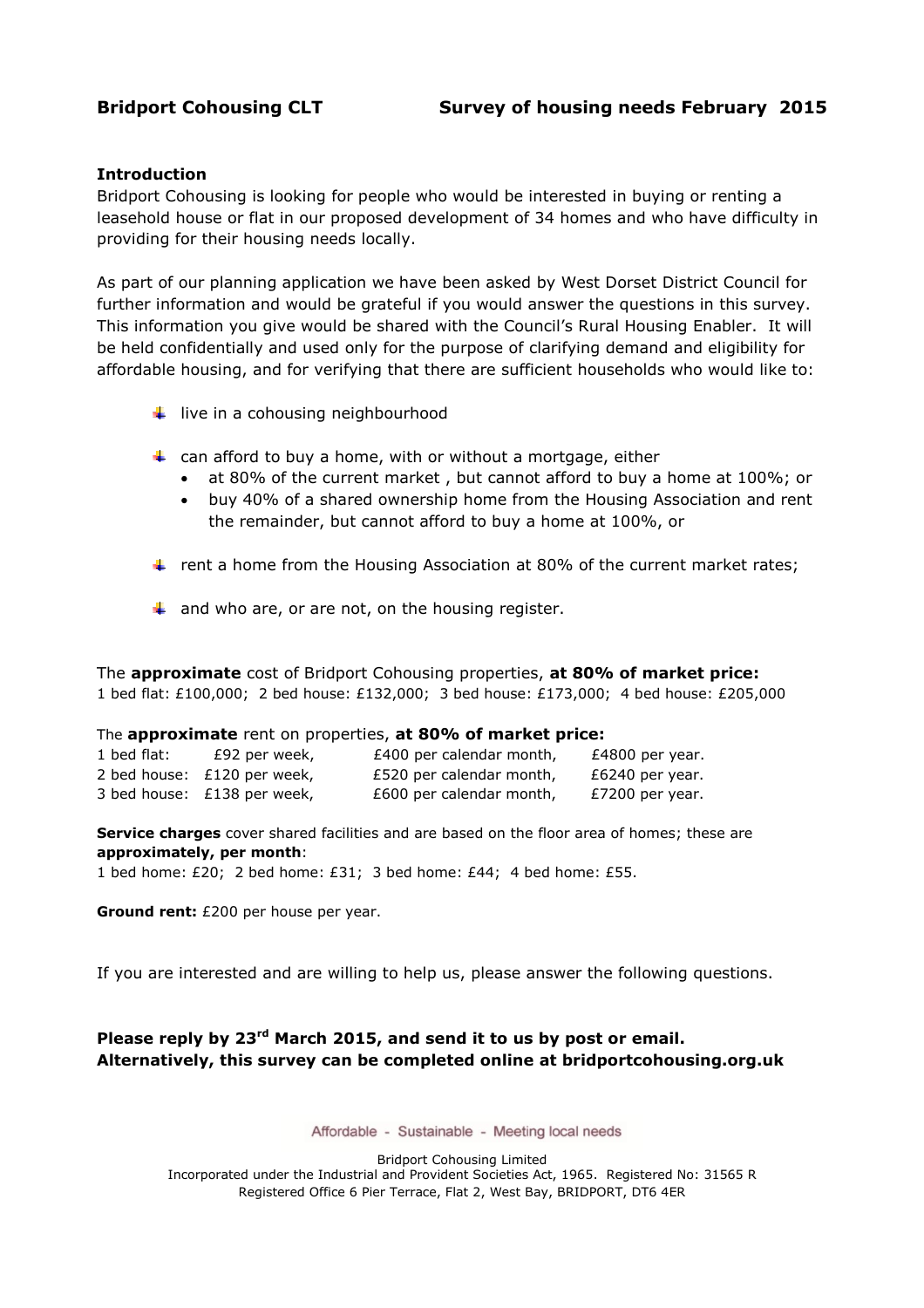# **Bridport Cohousing CLT Survey of housing needs February 2015 The survey questions**

| 1. Your Name:        |  |
|----------------------|--|
| 2. Address:          |  |
|                      |  |
| 3. Postcode:         |  |
| 4. Email:            |  |
| 5. Telephone number: |  |

*Your email and telephone number is for Bridport Cohousing's use only.*

| About being a member of Bridport Cohousing and living in the neigbourhood: |                                                                                                                                                                                                                      |            | Please tick or<br>circle below |  |
|----------------------------------------------------------------------------|----------------------------------------------------------------------------------------------------------------------------------------------------------------------------------------------------------------------|------------|--------------------------------|--|
|                                                                            | 6. Can you confirm that you have read the attached summary of Residents'<br>Commitments and that you understand the aims and policies of Bridport<br>Cohousing and would be willing to become a member of the group? | <b>Yes</b> | No                             |  |
|                                                                            |                                                                                                                                                                                                                      | Need more  |                                |  |
|                                                                            |                                                                                                                                                                                                                      | info:      |                                |  |
|                                                                            | 7. Are you on the new housing register?                                                                                                                                                                              | Yes        | No                             |  |
|                                                                            | 8. If so, what size home are you eligible for?                                                                                                                                                                       |            |                                |  |

| If you wish to buy a home in Bridport Cohousing with or without a                         |                                                                                                                                                                                                                                                                                                                                  |            | Please tick or |  |
|-------------------------------------------------------------------------------------------|----------------------------------------------------------------------------------------------------------------------------------------------------------------------------------------------------------------------------------------------------------------------------------------------------------------------------------|------------|----------------|--|
| mortgage:                                                                                 |                                                                                                                                                                                                                                                                                                                                  |            | circle below   |  |
| 9.                                                                                        | Are you able to afford to buy at 80% of the market price, (as below)                                                                                                                                                                                                                                                             | Yes        | No             |  |
|                                                                                           | but not afford to buy a home at 100%?                                                                                                                                                                                                                                                                                            |            |                |  |
| 10.                                                                                       | What are the main barriers to purchasing on the open market?                                                                                                                                                                                                                                                                     |            |                |  |
|                                                                                           | Securing a mortgage offer?                                                                                                                                                                                                                                                                                                       | Yes        | No             |  |
|                                                                                           | Raising the deposit?                                                                                                                                                                                                                                                                                                             | <b>Yes</b> | No.            |  |
|                                                                                           | Other? Please describe here:                                                                                                                                                                                                                                                                                                     |            |                |  |
| 11.                                                                                       | Alternatively, if you wish to buy 40% of a shared ownership home from<br><b>Yes</b><br><b>No</b><br>the housing association and rent the remainder are you able to afford<br>this, but not able to afford to buy a home at 80% or 100% of the market<br>price? eq. for a 1 bed flat, $E40,000$ payment and $E240$ rent per month |            |                |  |
| The approximate cost of properties, at 80% of market price:                               |                                                                                                                                                                                                                                                                                                                                  |            |                |  |
| 1 bed flat: £100,000; 2 bed house: £132,000; 3 bed house: £173,000; 4 bed house: £205,000 |                                                                                                                                                                                                                                                                                                                                  |            |                |  |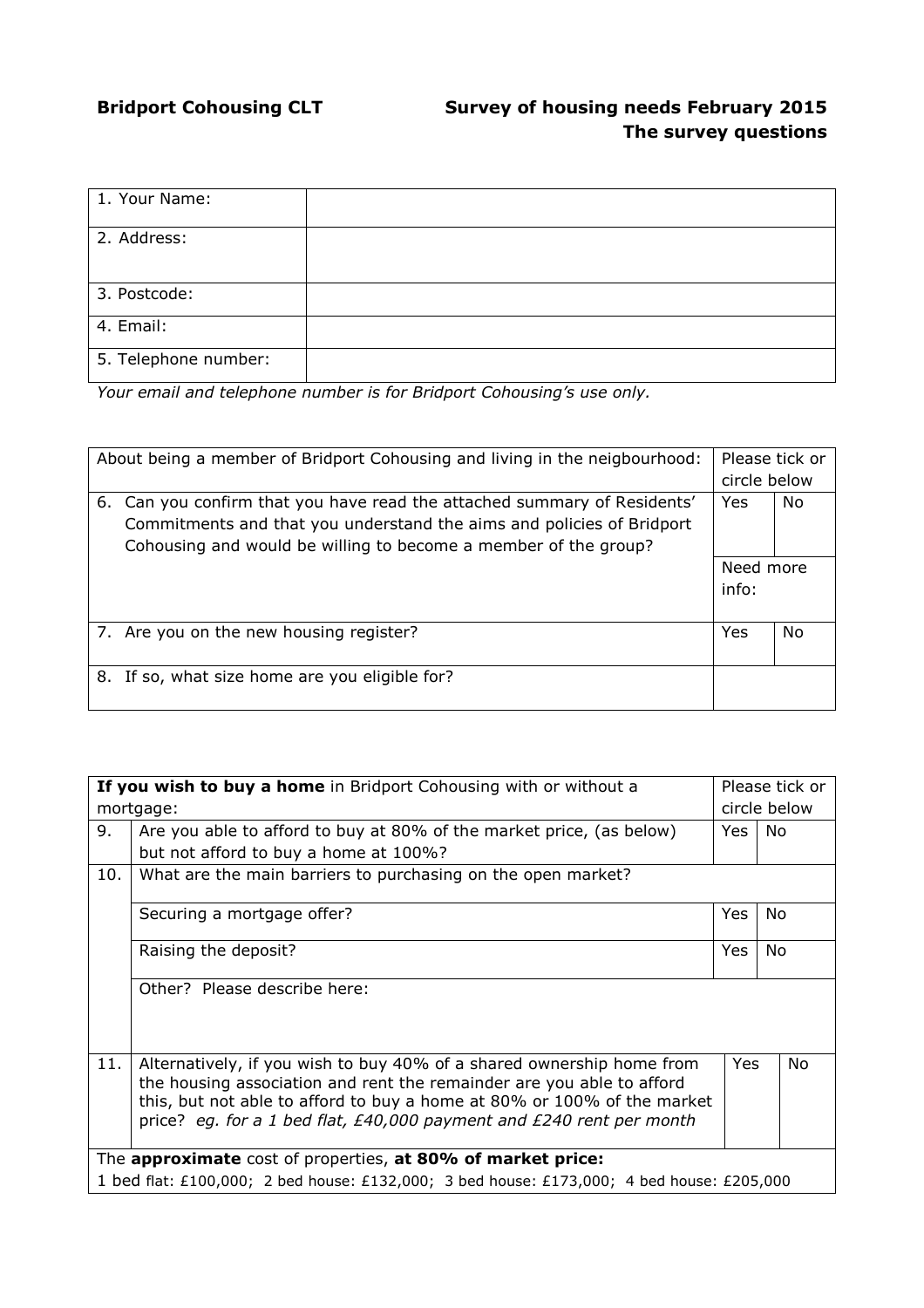| If you wish to rent a home in Bridport Cohousing: |                                                                             |                                  |                          | Please tick or<br>circle below |    |  |
|---------------------------------------------------|-----------------------------------------------------------------------------|----------------------------------|--------------------------|--------------------------------|----|--|
|                                                   | 12.   Are you able to afford to rent a home from the Housing Association at |                                  |                          | Yes                            | No |  |
|                                                   |                                                                             | 80% of the current market rates? |                          |                                |    |  |
|                                                   | The approximate rent on properties, at 80% of market price                  |                                  |                          |                                |    |  |
|                                                   |                                                                             | 1 bed flat: £92 per week,        | £400 per calendar month, | £4800 per year;                |    |  |
|                                                   |                                                                             | 2 bed house: £120 per week,      | £520 per calendar month, | £6240 per year;                |    |  |
|                                                   |                                                                             | 3 bed house: £138 per week,      | £600 per calendar month, | £7200 per year.                |    |  |

| 1-bed flat  |          |
|-------------|----------|
| 2-bed house |          |
| 3-bed house |          |
| Adults      | Children |
|             |          |
| Yes:        | No:      |
|             |          |

| 16. About your household's local connection:                      |                                                           |  |  |
|-------------------------------------------------------------------|-----------------------------------------------------------|--|--|
|                                                                   | Does your household live in the Bridport area?            |  |  |
| İ.                                                                | How long have you lived here?                             |  |  |
| ii.                                                               | Does your household have close family living in the area? |  |  |
| iii.                                                              | What is your relationship to them?                        |  |  |
| iv.                                                               | How long they have lived in the area?                     |  |  |
| Do members of your household work in the area?                    |                                                           |  |  |
| Ĺ.                                                                | How long for?                                             |  |  |
| Do members of your household provide care or support in the area? |                                                           |  |  |
| Τ.                                                                | How long for?                                             |  |  |

| 17. About your household's total annual income            |                   |
|-----------------------------------------------------------|-------------------|
|                                                           | Please tick below |
| Is your total annual household income: Less than £10,000? |                   |
| Between £10,000 and 25,000?                               |                   |
| Between £25,000 and £40,000?                              |                   |
| Between £40,000 and £60,000?                              |                   |
| Over £60,000?                                             |                   |

| 18. What is the tenure of your current home? |  |
|----------------------------------------------|--|
|                                              |  |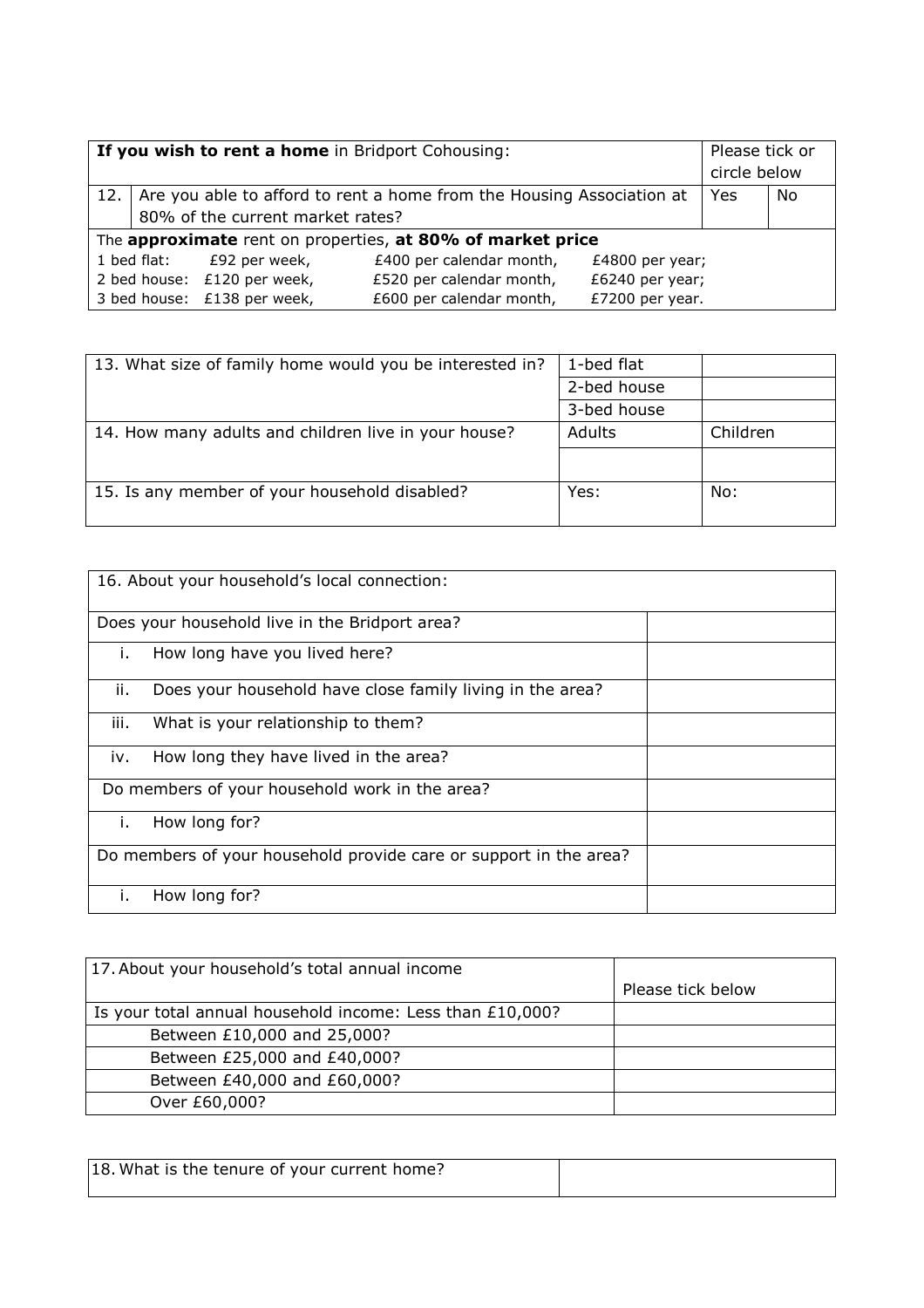**A big thank you -** we really appreciate you taking the time to complete this form, for your interest and for entrusting us with personal information. We will keep your personal information confidential, sharing it only with West Dorset District Council's Rural Housing Enabler. A summary of responses will form part of the council's assessment of how Bridport Cohousing meets local housing needs and whether it is eligible for planning permission.

## **Monica King**

Co-ordinator of Bridport Cohousing

## **Please complete and return this form by 23rd March 2015; to:**

Bridport Cohousing CLT, 6 Pier Terrace, Flat 2, West Bay, BRIDPORT, DT6 4ER or

by sending an email, with your completed form attached, to [info@bridportcohousing.org.uk](mailto:info@bridportcohousing.org.uk)